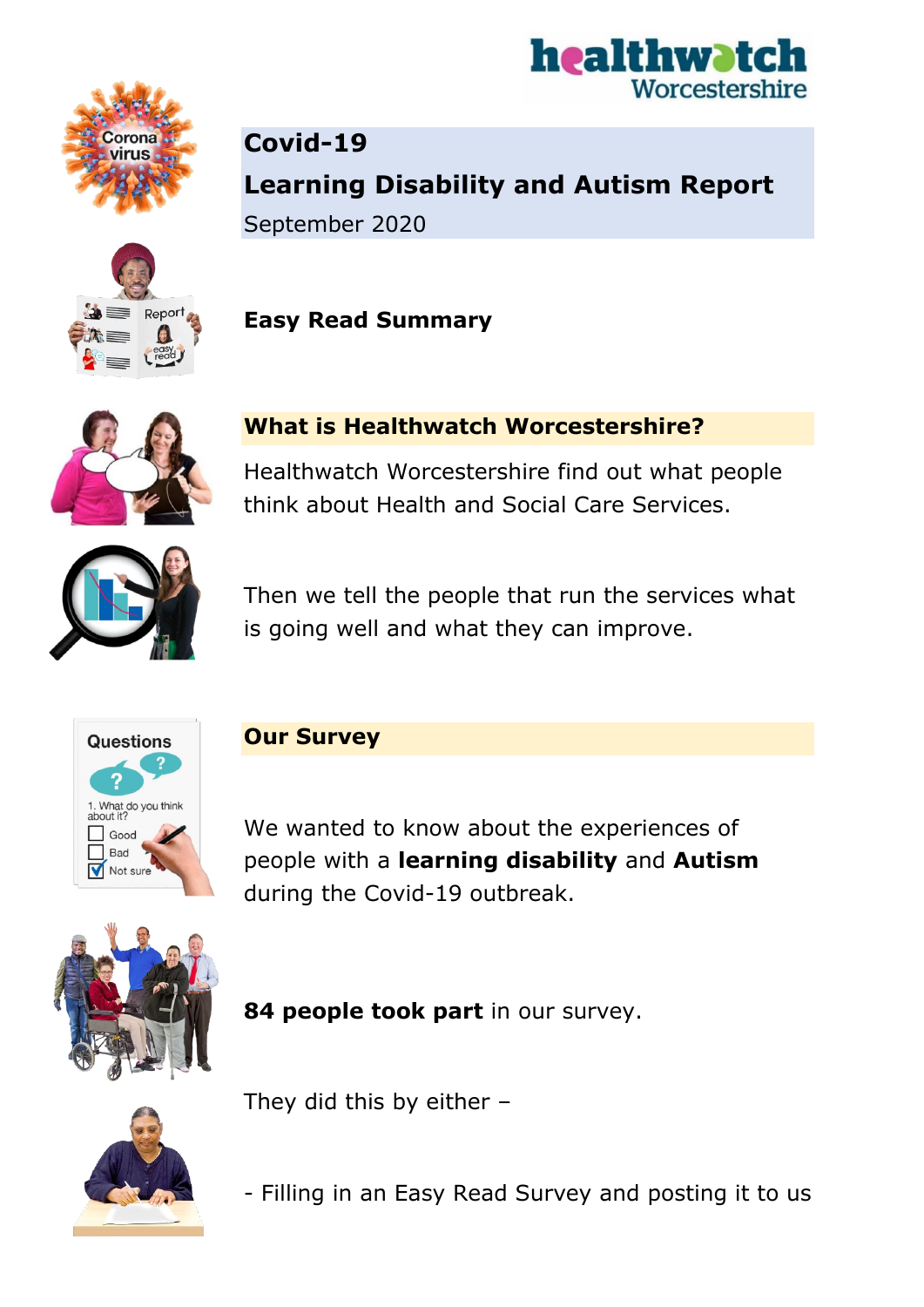

- Talking to Our Way on a Zoom call



- Talking to SpeakEasy N.O.W. on the phone



- Answering the survey online



We also talked to the SpeakEasy N.O.W. Health Checkers on Zoom.



**Information**



Lots of people got information about Covid-19 from their family and support.



Some people thought that some of the information was confusing. For example, information on the news and rules about what you can and can't do.



# **Health and care services need to –**

Make sure people have easy to understand information about what they can and can't do and how to keep safe.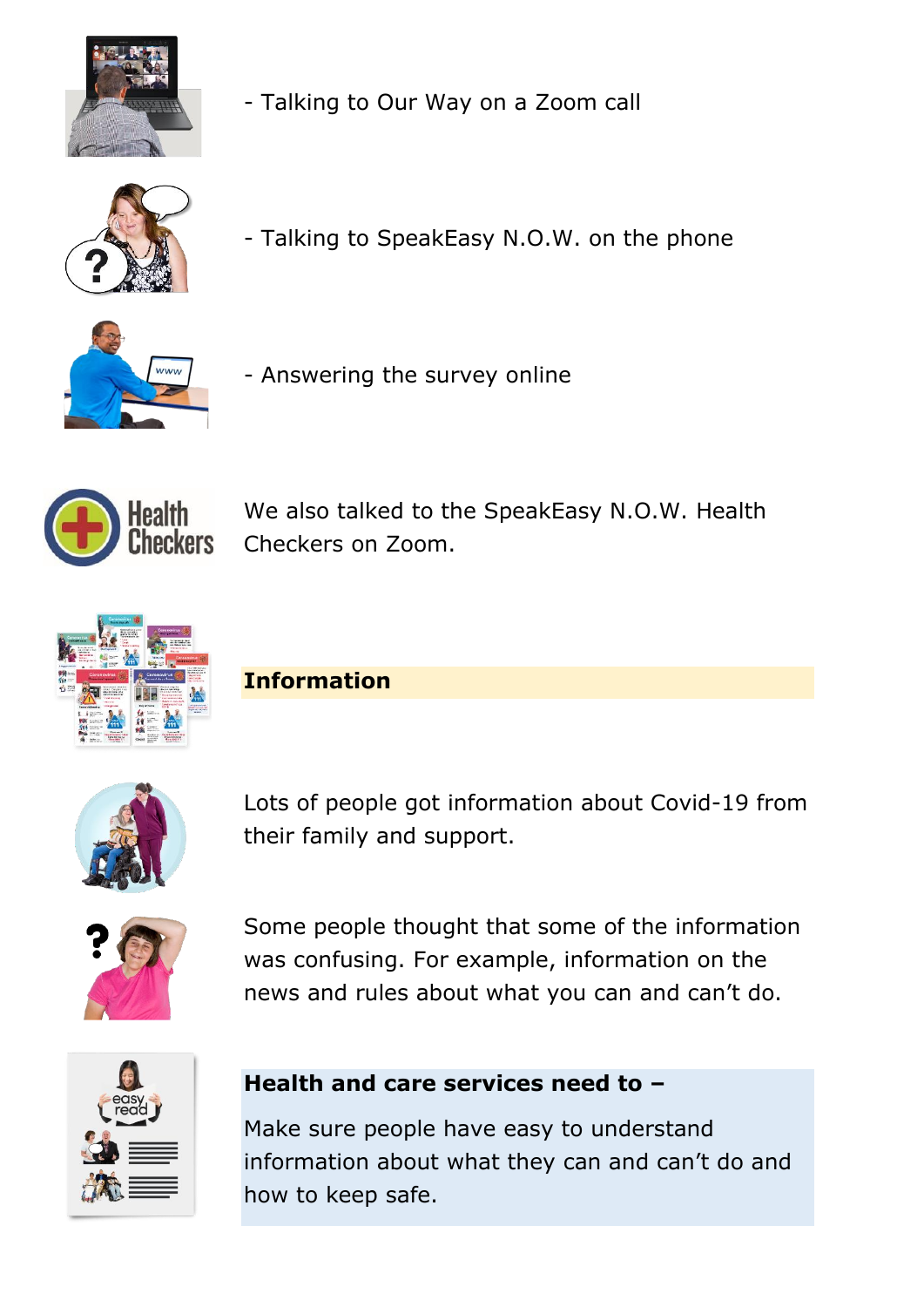

# **Communication**

People told us about keeping in touch with people online during lockdown.



But not everyone has access to the internet or knows how to use it.



Some people would find it difficult to talk online or would need support to do it.

A lot of people did not think talking online was as good as seeing people.



# **Health and care services need to –**

Help people to be able to keep in touch online



### **Health Services**

People told us about kind and supportive staff who had helped them feel safe when they had been to the Doctors or hospital.



Some people were worried about going to the Doctors or hospital because it was different.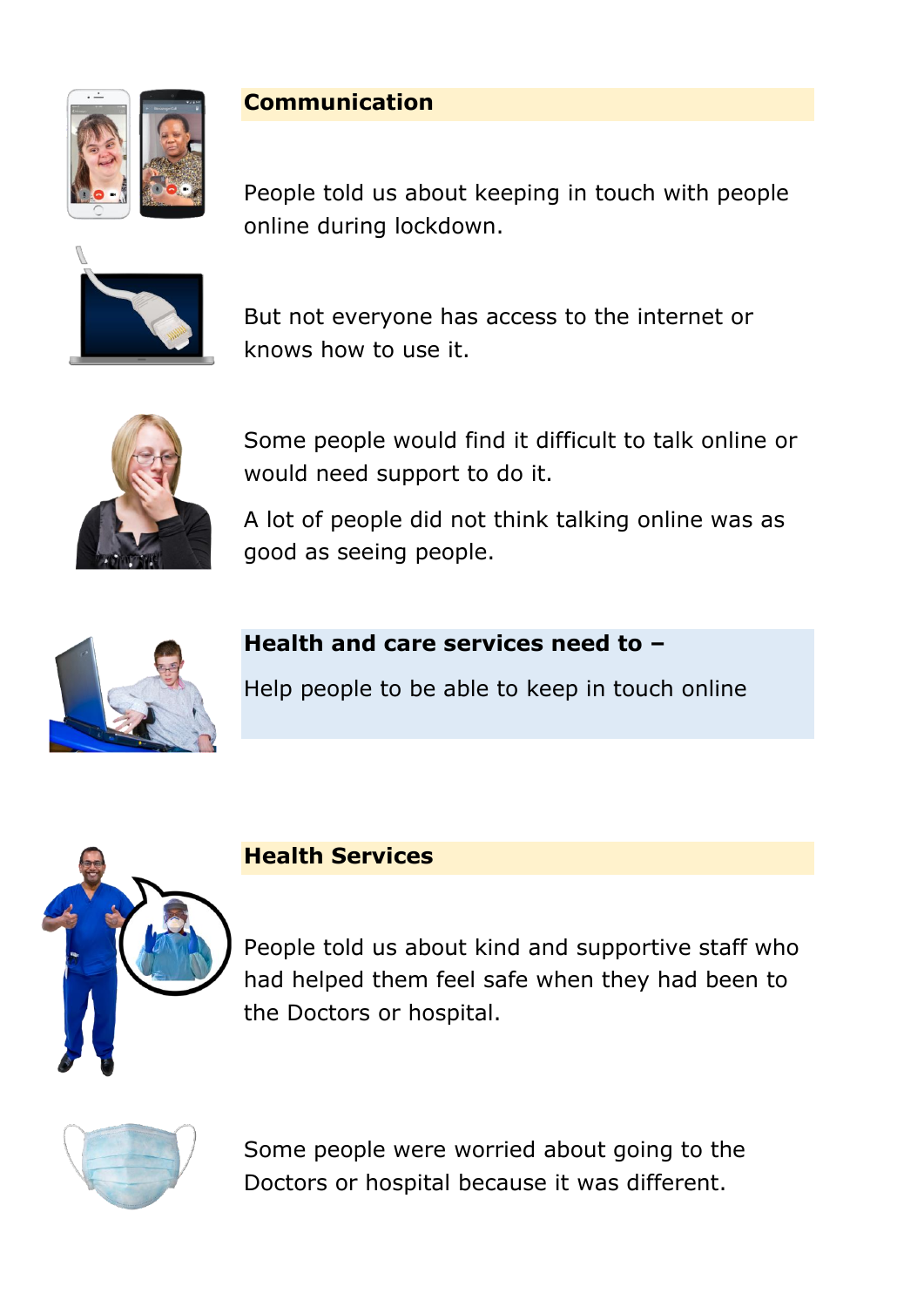

Some people thought that having appointments over the phone or video call would be difficult for them.

# **Health and care services need to –**

Think about difficulties people may have with telephone and video appointments



Make sure there is information and support to help people understand changes to health services



Make sure people ask for help if they are worried about their health



Make sure check ups including Annual Health Checks are happening



**Support**

People told us how important their support had been over lockdown.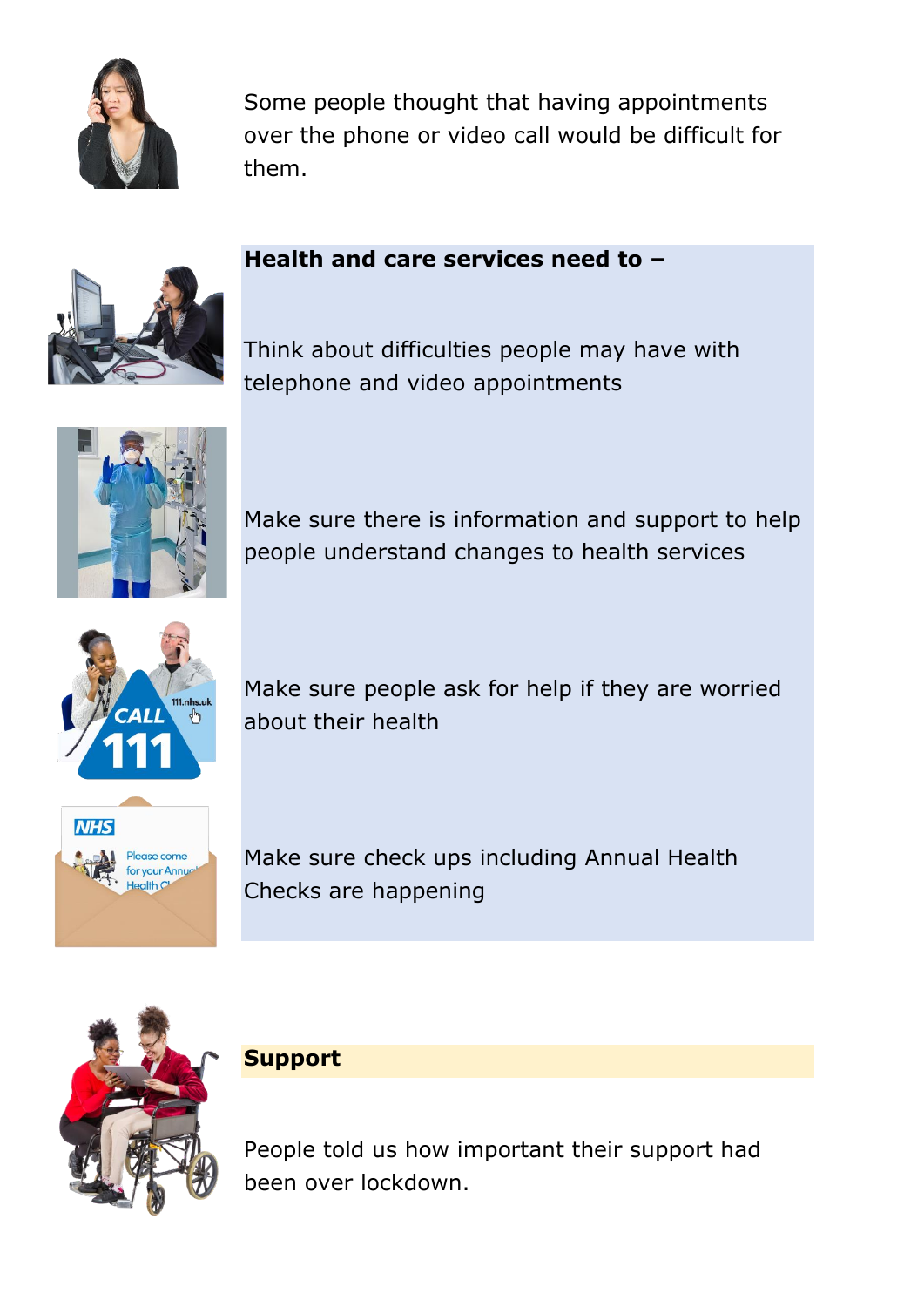

Some people had not got as much support as usual. Others told us about changes to their support.



Some people had moved back in with their parents.



**Health and care services need to –**

Make sure everyone is getting the support they need at home



Think about how to help families who have been giving extra support at home



# **How people have been feeling**

Many people told us they have found lockdown difficult.



They have missed their friends, regular activities and having a routine.